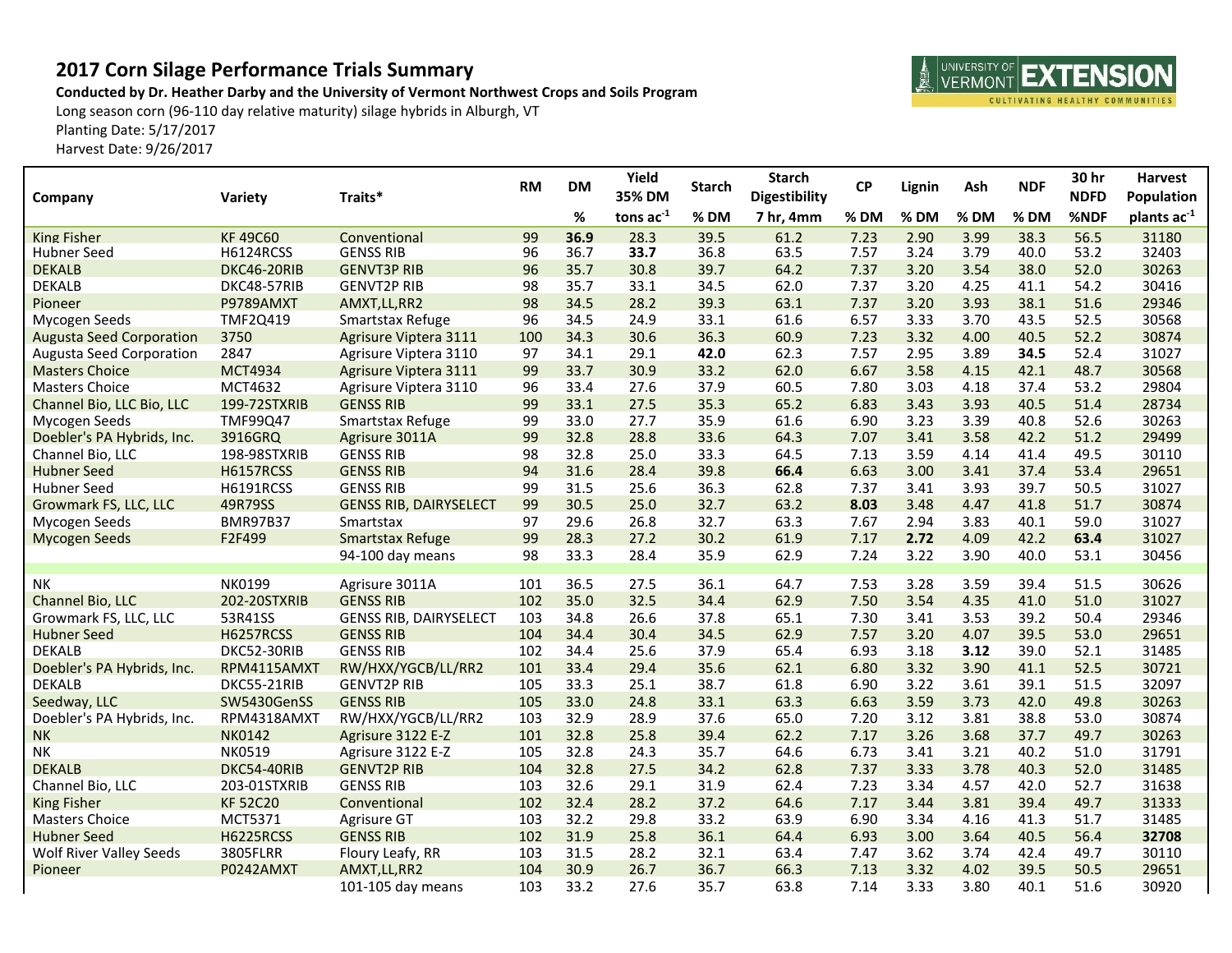| Company                         | Variety            | Traits*               | <b>RM</b> | <b>DM</b> | Yield<br>35% DM | <b>Starch</b> | Starch<br><b>Digestibility</b> | <b>CP</b> | Lignin | Ash    | <b>NDF</b> | 30 hr<br><b>NDFD</b> | <b>Harvest</b><br>Population |
|---------------------------------|--------------------|-----------------------|-----------|-----------|-----------------|---------------|--------------------------------|-----------|--------|--------|------------|----------------------|------------------------------|
|                                 |                    |                       |           | %         | tons $ac^{-1}$  | % DM          | 7 hr, 4mm                      | % DM      | $%$ DM | $%$ DM | % DM       | %NDF                 | plants $ac^{-1}$             |
| <b>Masters Choice</b>           | MCT5661            | Agrisure GT           | 106       | 32.9      | 32.9            | 34.9          | 65.6                           | 6.90      | 3.42   | 3.47   | 40.4       | 51.0                 | 30568                        |
| <b>DEKALB</b>                   | DKC57-77RIB        | DG GENVT2 RIB         | 107       | 31.9      | 28.6            | 35.7          | 65.8                           | 6.40      | 3.50   | 3.42   | 41.8       | 51.3                 | 30110                        |
| King Fisher                     | <b>KF58C80</b>     | Conventional          | 108       | 31.9      | 33.3            | 34.8          | 63.4                           | 7.63      | 3.07   | 4.17   | 39.8       | 55.2                 | 31944                        |
| Channel Bio, LLC                | 207-27STXRIB       | <b>GENSS RIB</b>      | 107       | 31.5      | 32.4            | 35.2          | 62.8                           | 7.10      | 3.18   | 4.43   | 40.0       | 53.8                 | 30110                        |
| Doebler's PA Hybrids, Inc.      | RPM4717AMX         | HXX/YGCB/LL/RR2       | 107       | 31.5      | 29.6            | 36.9          | 65.1                           | 7.50      | 3.59   | 3.59   | 40.2       | 49.0                 | 30263                        |
| <b>Augusta Seed Corporation</b> | 4759               | Agrisure Viptera 3110 | 109       | 31.0      | 24.2            | 32.4          | 62.7                           | 7.03      | 3.60   | 3.99   | 42.1       | 49.1                 | 30568                        |
| Dyna-Gro/CPS                    | D49VC39            | GENVT2P               | 109       | 30.9      | 31.3            | 30.4          | 62.3                           | 7.70      | 3.59   | 4.04   | 44.1       | 51.7                 | 29957                        |
| Seedway, LLC                    | SW6630GenSS        | <b>GENSS RIB</b>      | 110       | 30.6      | 26.1            | 37.5          | 62.0                           | 7.20      | 3.09   | 4.08   | 38.2       | 53.4                 | 30263                        |
| Dairyland Seed                  | <b>HiDF-3407RA</b> | Smartstax Refuge      | 107       | 30.3      | 31.4            | 30.6          | 64.8                           | 7.10      | 3.88   | 3.87   | 44.6       | 47.6                 | 30874                        |
| Channel Bio, LLC                | 209-15STXRIB       | <b>GENSS RIB</b>      | 109       | 30.0      | 31.8            | 35.3          | 63.9                           | 7.23      | 3.37   | 3.63   | 40.0       | 51.9                 | 31333                        |
| Seedway, LLC                    | SW5559GTRW         | Agrisure GT/RW        | 106       | 29.9      | 26.5            | 32.7          | 66.1                           | 6.70      | 3.49   | 3.72   | 43.2       | 51.6                 | 31333                        |
| Pioneer                         | P0921AMXT          | AMXT, LL, RR2         | 110       | 29.5      | 30.2            | 30.1          | 64.6                           | 7.80      | 3.54   | 4.51   | 42.1       | 51.3                 | 30110                        |
|                                 |                    | 106 -110 day means    | 108       | 31.0      | 29.8            | 33.9          | 64.1                           | 7.19      | 3.44   | 3.91   | 41.4       | 51.4                 | 30619                        |
|                                 |                    |                       |           |           |                 |               |                                |           |        |        |            |                      |                              |
|                                 |                    | LSD(0.10)             |           | 2.41      | 3.96            | 4.57          | $NS+$                          | <b>NS</b> | 0.420  | 0.621  | <b>NS</b>  | 3.45                 | $N/A^{\ddagger}$             |
|                                 |                    |                       |           |           |                 |               |                                |           |        |        |            |                      |                              |
|                                 |                    | Overall Mean          |           | 32.7      | 28.4            | 35.3          | 63.5                           | 7.19      | 3.31   | 3.87   | 40.4       | 52.1                 | 30666                        |

Values in **bold** indicate the top performer for that measure

†Not significant

‡Statistical analysis was not performed on this parameter

| KEY                                                       |                                 |  |  |  |
|-----------------------------------------------------------|---------------------------------|--|--|--|
| RM:                                                       | Relative maturity               |  |  |  |
| DM:                                                       | Dry matter content              |  |  |  |
| CP:                                                       | Crude protein                   |  |  |  |
| NDF:                                                      | Neutral detergent fiber content |  |  |  |
| <b>30 hr NDFD:</b> Digestible NDF after 30 hrs            |                                 |  |  |  |
| RFC Fill Ratio: Rumen fermentable carbohydrate/fill ratio |                                 |  |  |  |

| ×<br>i |
|--------|
|--------|

| Agrisure 3011A           | Agrisure Artesian drought tolerance with protection from European corn borer, Southern corn borer, corn earworm, fall armyworm, stalk borer, and corn<br>rootworm and resistance to glyphosate and glufosinate herbicides                                                           |
|--------------------------|-------------------------------------------------------------------------------------------------------------------------------------------------------------------------------------------------------------------------------------------------------------------------------------|
| Agrisure 3122 E-Z Refuge | protection from black cutworm, European corn borer, Fall armyworm, stalk borer, Southern corn borer, Western bean cutworm, corn earworm, and rootworm<br>with resistance to glyphosate herbicides and 5% refuge in the bag                                                          |
| Agrisure GT              | resistance to glyphosate herbicides                                                                                                                                                                                                                                                 |
| Agrisure Viptera 3110    | protection from European corn borer, southwestern corn borer, southern cornstalk borer, corn earworm, fall armyworm, dingy cutworm, beet armyworm, black<br>cutworm, western bean cutworm, sugarcane borer, common stalk borer; resistance to glyphosate and glufosinate herbicides |
| Agrisure Viptera 3111    | protection from black cutworm, corn earworm, European corn borer, fall armyworm, stalk borer, Southern corn borer, true armyworm, Western bean cutworm,<br>and corn rootworm with resistance to glyphosate and glufosinate herbicides                                               |
| <b>AMXT</b>              | AcreMax XTreme protection from black cutworm, European corn borer, fall armyworm, stalk borer, Southern corn borer, Western bean cutworm, corn earworm,<br>and corn rootworm with resistance to glufosinate and glyphosate herbicides                                               |